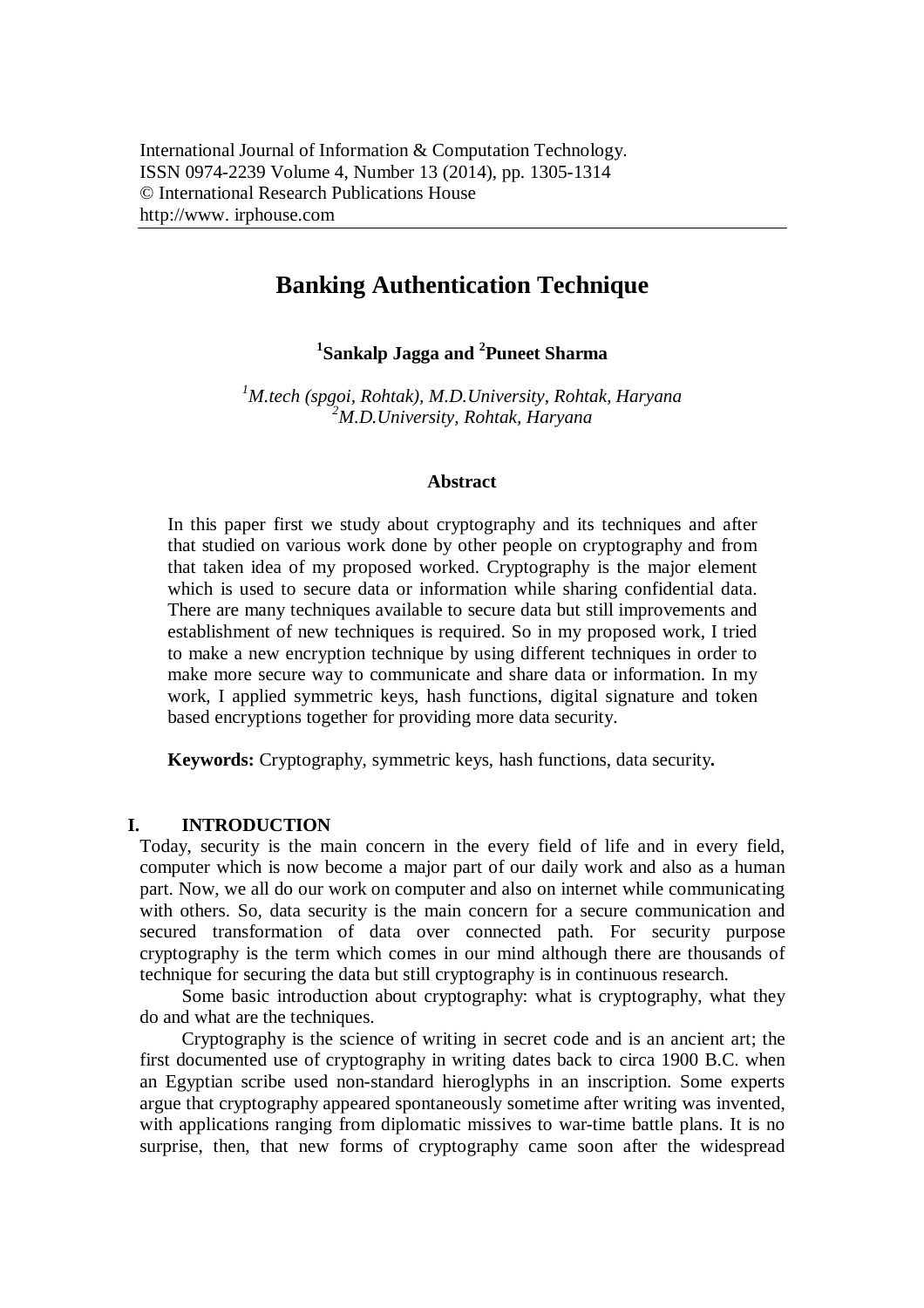development of computer communications. In data and telecommunications, cryptography is necessary when communicating over any un-trusted medium, which includes just about any network, particularly the Internet.

Within the context of any application-to-application communication, there are some specific security requirements, including:

#### **Authentication:**

The process of proving one's identity. The primary forms of host-to-host authentication on the Internet today are name-based or address-based, both of which are notoriously weak.

#### **Privacy/confidentiality:**

Ensuring that no one can read the message except the intended receiver.

#### **Integrity:**

Assuring the receiver that the received message has not been altered in any way from the original.

#### **Non-repudiation:**

A mechanism to prove that the sender really sent this message. [1]

Cryptography is the process of protecting the data as well as authenticating the user to use the services.

Basically, cryptography is the process in which the data is sent from one party to another party and they are called sender and receiver respectively. The unencrypted data sent from sender to receiver is called as plaintext and after applying any cryptographic technique then it called cipher text and also uses the same technique to decrypt it.

#### **Types of Cryptographic Algorithms:**

There are three types of cryptographic algorithms are (Figure 1):

#### **Secret Key Cryptography (SKC):**

In secret key cryptography only one common key is share between both the parties to encrypt and decrypt the data.

## **Public Key Cryptography (PKC):**

In public key cryptography two different keys are use to authenticate the user and access the data. One is public key and second is private key.

#### **Hash Functions:**

In hash functions a mathematical transformation is used to encrypt and decrypt the data.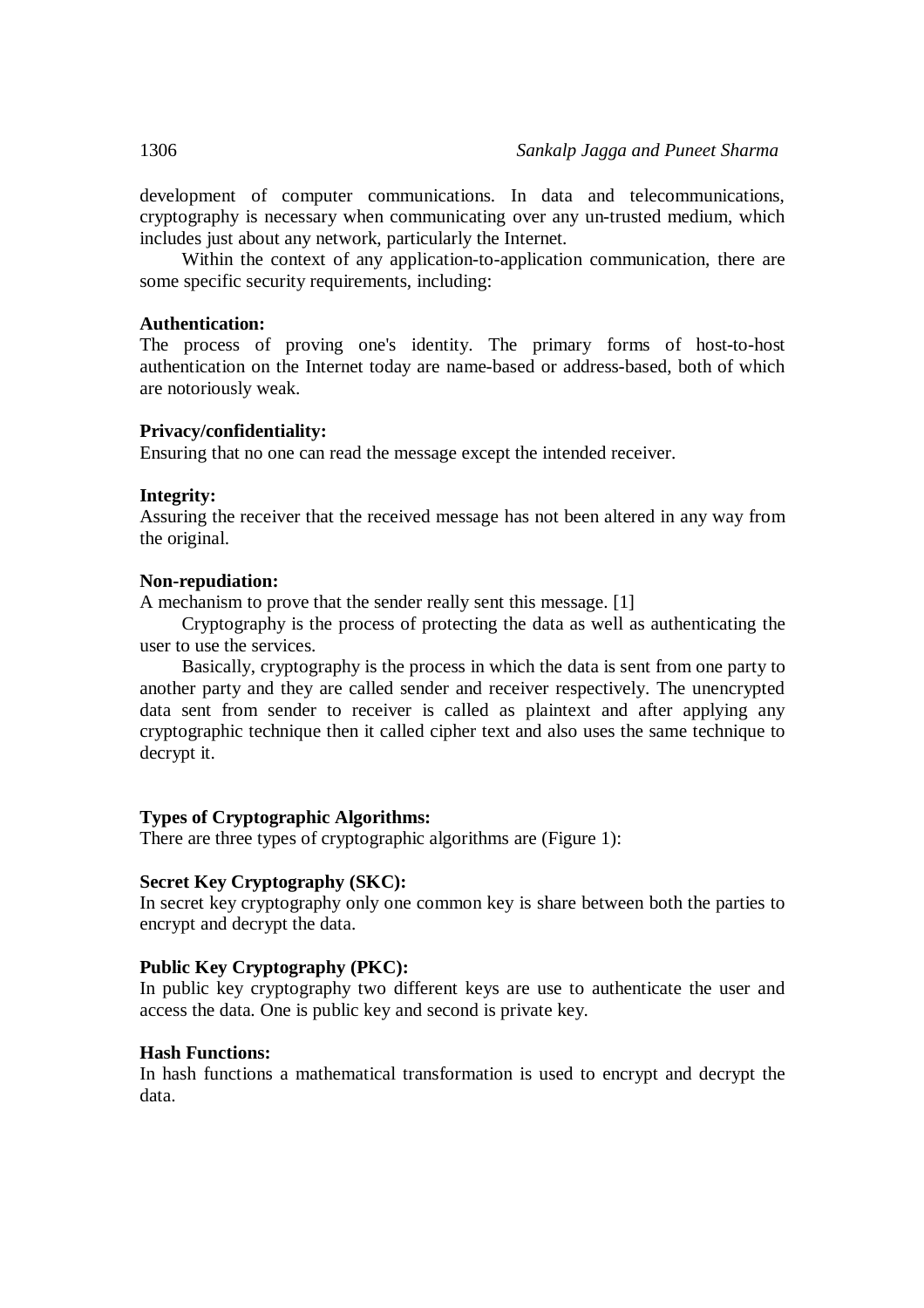

[1]

#### **II. RELATED SURVEY**

### **Design and implementation of a Network Security Model for cooperative Network:**

In this paper of 2009, SALAH ALABADY design and implementation of a network security model by using routers and firewall. Also this paper was conducted the network security weakness in router and firewall network devices, type of threats and responses to those threats, and the method to prevent the attacks and hackers to access the network. Also this paper provides a checklist to use in evaluating whether a network is adhering to best practices in network security and data confidentiality. The main aim of this research is to protect the network from vulnerabilities, threats, attacks, configuration weaknesses and security policy weaknesses. [3]

### **Network Security Using Cryptographic Techniques:**

In 2012, SUMEDHA KAUSHIK and ANKUR SINGHAL said

Network Security is the most vital component in information security because it is responsible for securing all information passed through networked computers. Network Security refers to all hardware and software functions, characteristics, features, operational procedures, accountability, measures, access control, and administrative and management policy required to provide an acceptable level of protection for Hardware and Software , and information in a network. Only one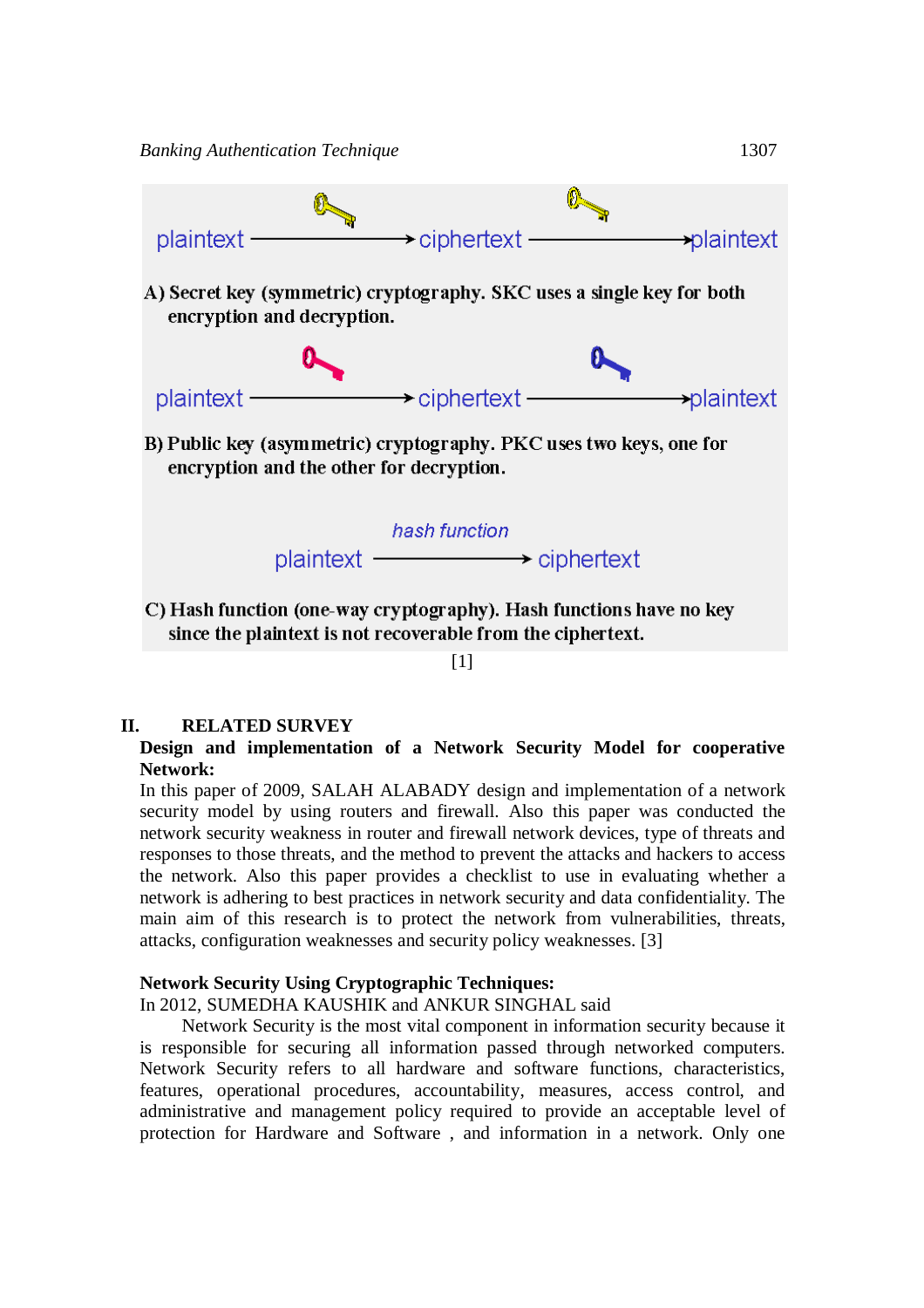particular element underlies many of the security mechanisms in use: Cryptographic techniques; hence our focus is on this area Cryptography. Cryptography is an emerging technology, which is important for network security. Research on cryptography is still in its developing stages and a considerable research effort is still required for secured communication. [4]

## **Advance cryptography algorithm for improving data security:**

In this 2012, VISHWA GUPTA, GAJENDRA SINGH and RAVINDRA GUPTA developed a new cryptography algorithm which is based on block cipher concept. In this algorithm I have used logical operation like XOR and shifting operation. Experimental results show that proposed algorithm is very efficient and secured. [5]

## **Ease and security of password protections improved:**

In 2014, UNIVERSITY OF ALABAMA AT BIRMINGHAM proposed a new security technique which is based on hash cryptographic technique and a device called RSA ID which generate different codes which user have to put with different hash techniques in this proposed work they uses the four different hash functions and that RSA ID device which having continuous changing token on his display which user have to put to validate or authenticate themselves. [6]

## **A hybrid cryptosystem based on vigenère cipher and columnar transposition cipher:**

In 2013, QUIST-APHETSI KESTER presents the general body of knowledge in the area of classical cryptography by developing a new hybrid way of encryption of plaintext. The cryptosystem performs its encryption by encrypting the plaintext using columnar transposition cipher and further using the cipher text to encrypt the plaintext again using Vigenère cipher. At the end, cryptanalysis was performed on the ciphertext. The implementation will be done using java programming. [7]

## **III. PROPOSED WORK**

In this section III, I am presenting the proposed work in which I am going to present the three way authentication method based on banking technique which is a real life security method, people use to store or secure their personal or expensive things. For example: gold in bank lockers. In my proposed work the three authentication techniques are:

- Symmetric encryption
- Asymmetric encryption with trusted certificate/digital signature
- Token based validation

## **Symmetric encryption:**

In this symmetric encryption which is my first step we uses, the private key which is a unique key which is used by both the end nodes or communicating parties(sender and receiver).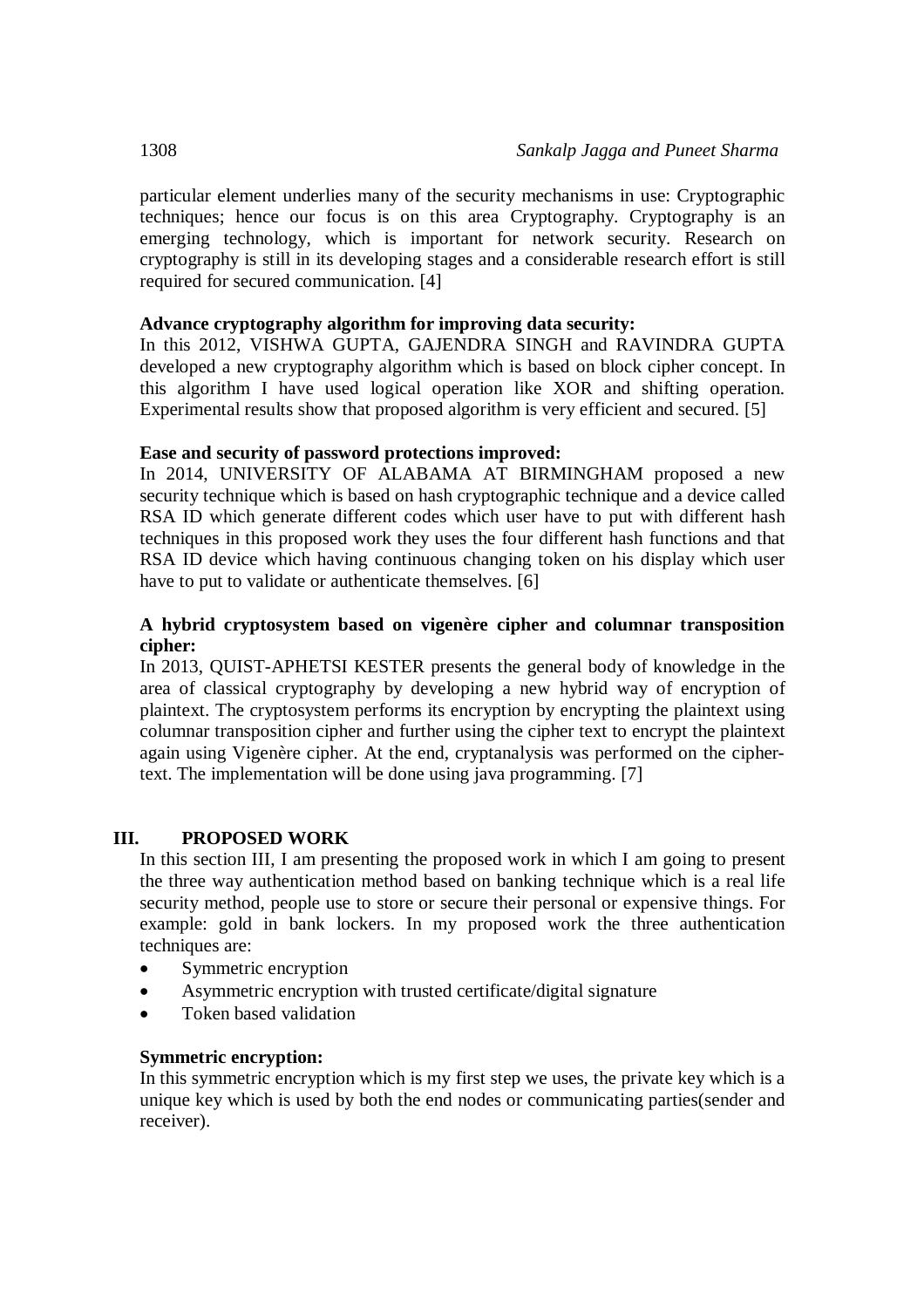

Through this private key both the parties will encrypt and decrypt that information shared between them.

## **Reasons for Use of Symmetric Approach for Encryption and Decryption:**

- Symmetric encryption is simple in nature.
- In symmetric encryption security is dependent on strength of key used.
- High rates of data throughput.
- In symmetric encryption same encryption algorithm is used no need to develop and exchange secret algorithm.

## **Asymmetric encryption with trusted certificate:**

In asymmetric encryption in which secret keys are develop for security purpose. In this both the keys are different one is public key and second one is private key. In this first sender encrypt the data with their private key and send it through their public key and then receiver decrypt it bby their private key.

## **Token based validation:**

In this, one code is send to receiver by sender on his/her registered cell phone number and every time this code vary for security purpose. This token or code will also validate that the code is send to authenticate persn and that person is trying to access that document or information.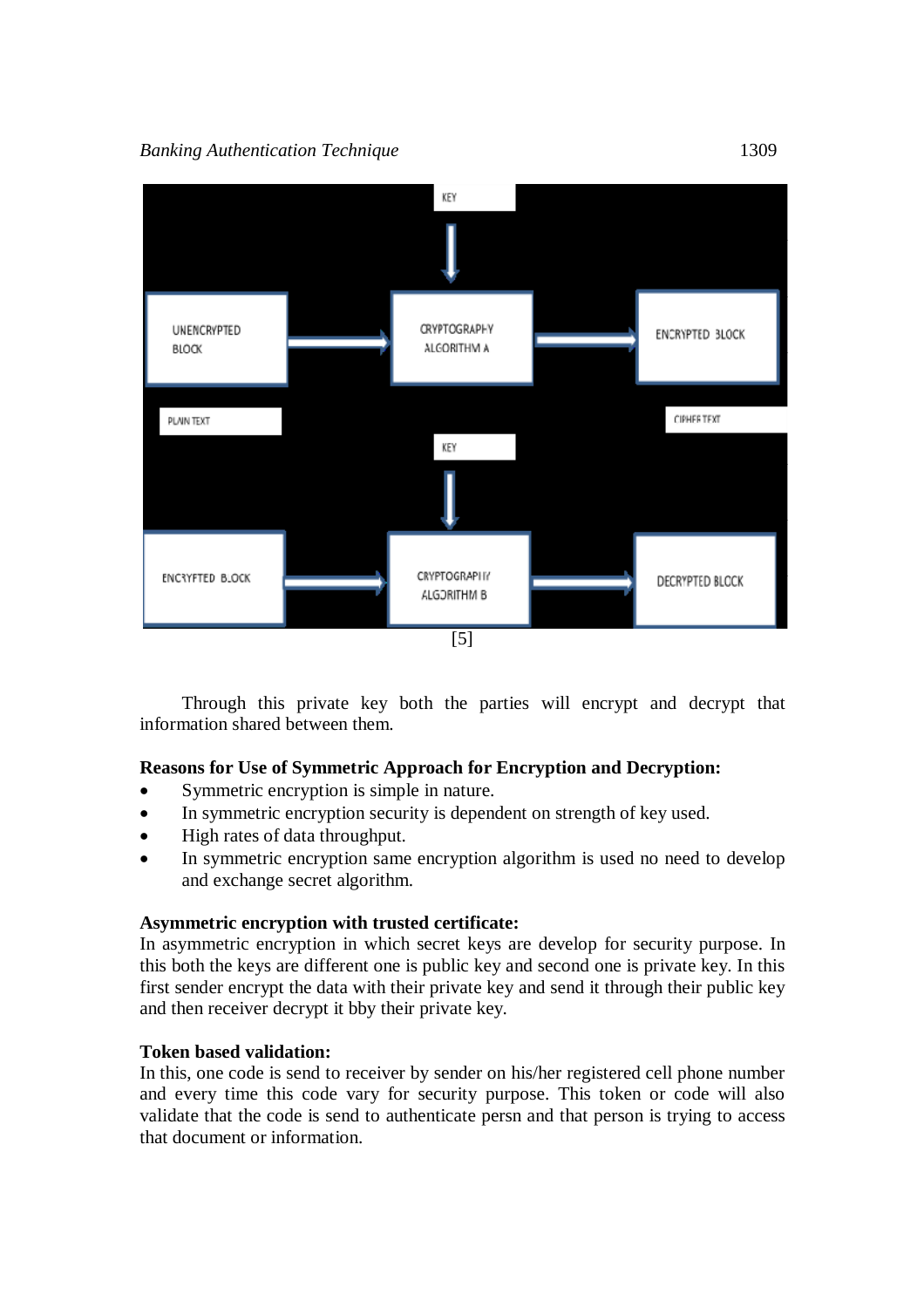## **Banking technique:**

In this, two keys are used one by the customer and one by the bank member for the security of the locker and for the things placed in that locker, to open that locker both the keys are needed at the same time then only customer will able to open his/her locker.

In a same manner in my proposed work, both the keys or digital signature of sender as well as of receiver are needed to validate the receiver to open that document just like bank customer.[8]

## **Proposed methodology:**

In my proposed methodology, I am combining different techniques in order to make a new encryption technique so that data or information will share in a very secured way and can not be breach in middle of the way. In this, my main work is done in asymmetric technique in which I am using digital signature in place of key in banking form or banking security technique which is bank locker.

So, in my proposed work there are two different architectures on which I am working:

- 1. Two level architecture encryption technique
- 2. Three level architecture encryption technique

## **Working methodology of:**

## **Two level architecture:**

- In first step, a sender will use a symmetric encryption to convert the data or plain text into cipher text.
- In second step, receiver after receiving his encrypted information will send his certificates/digital signature for verification and ask for sending sender's certificates/digital signature.
- In last step, sender after verify receiver's certificates send his certificates to receiver so that receiver will use both certificates and encryption key to convert that encrypted document into plain readable form.

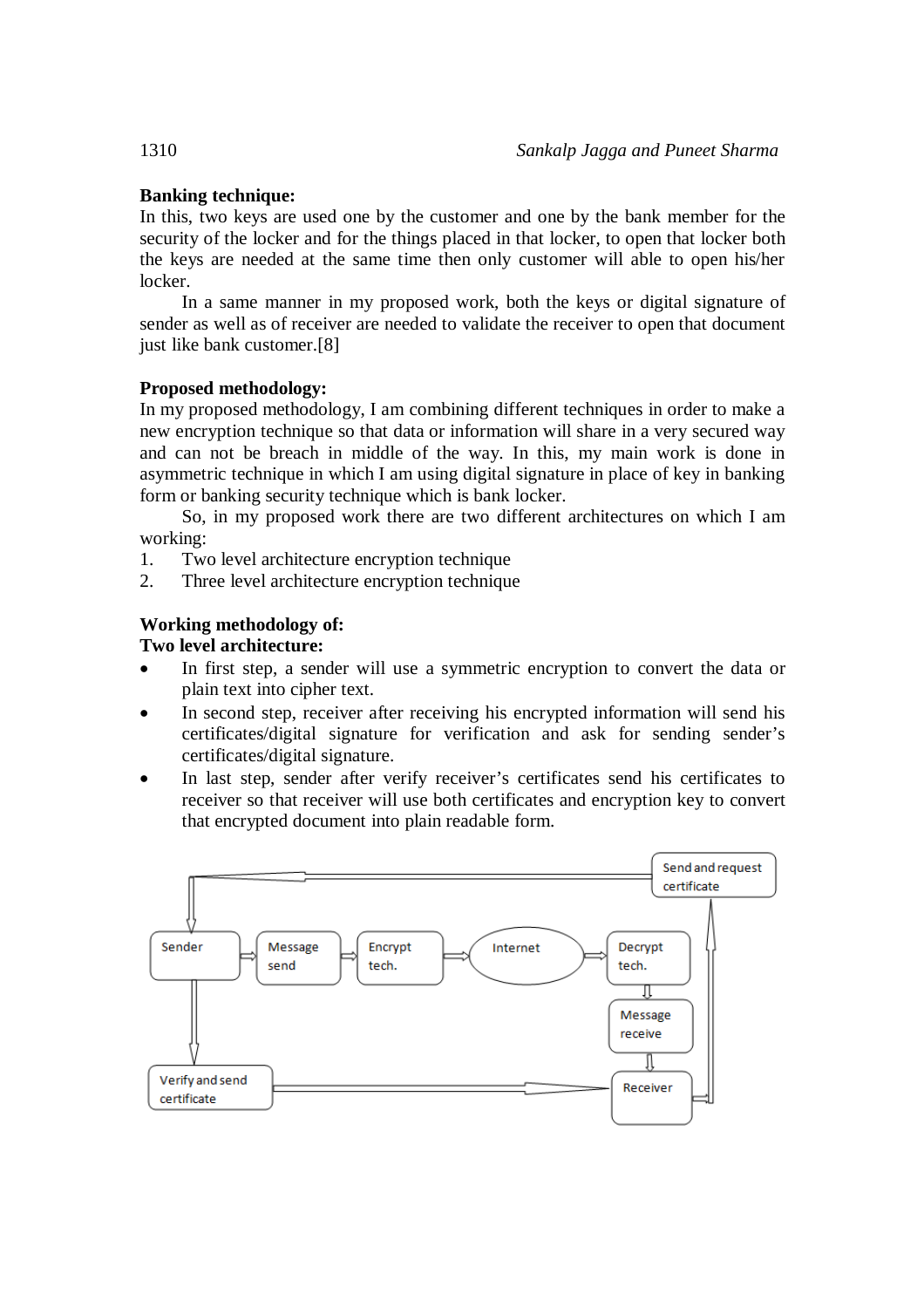#### **Three level architecture:**

- Firstly, sender will send the data or information to receiver by using the encryption key.
- When receiver will receive that encrypted document then send a request to sender to send their digital dignature/certificates along with their digital signature/certificates for verification.



- After receiving of digital signature sender will verify their signature whether requesting person is authenticate or not. After verify sender will send his certificates to receiver.
- Then receiver will receive a code on his registered number and put all these keys together to decrypt.

#### **Encryption technique:**

In this three level architecture, there is also some work is done at time of encryption applied in first step. When encryption is applied then they are 5(five) different symmetric keys and 5(five) different hash functions are used. At the time of encrypting the document, the encryption technique is choosen randomly.

The purpose of using different symmetric keys and hash functions together to make strong encryption technique just like 'one time pad' in which there is a different encryption key for every line but here, we are not using different key for every line but uses a few keys randomly to encrypt.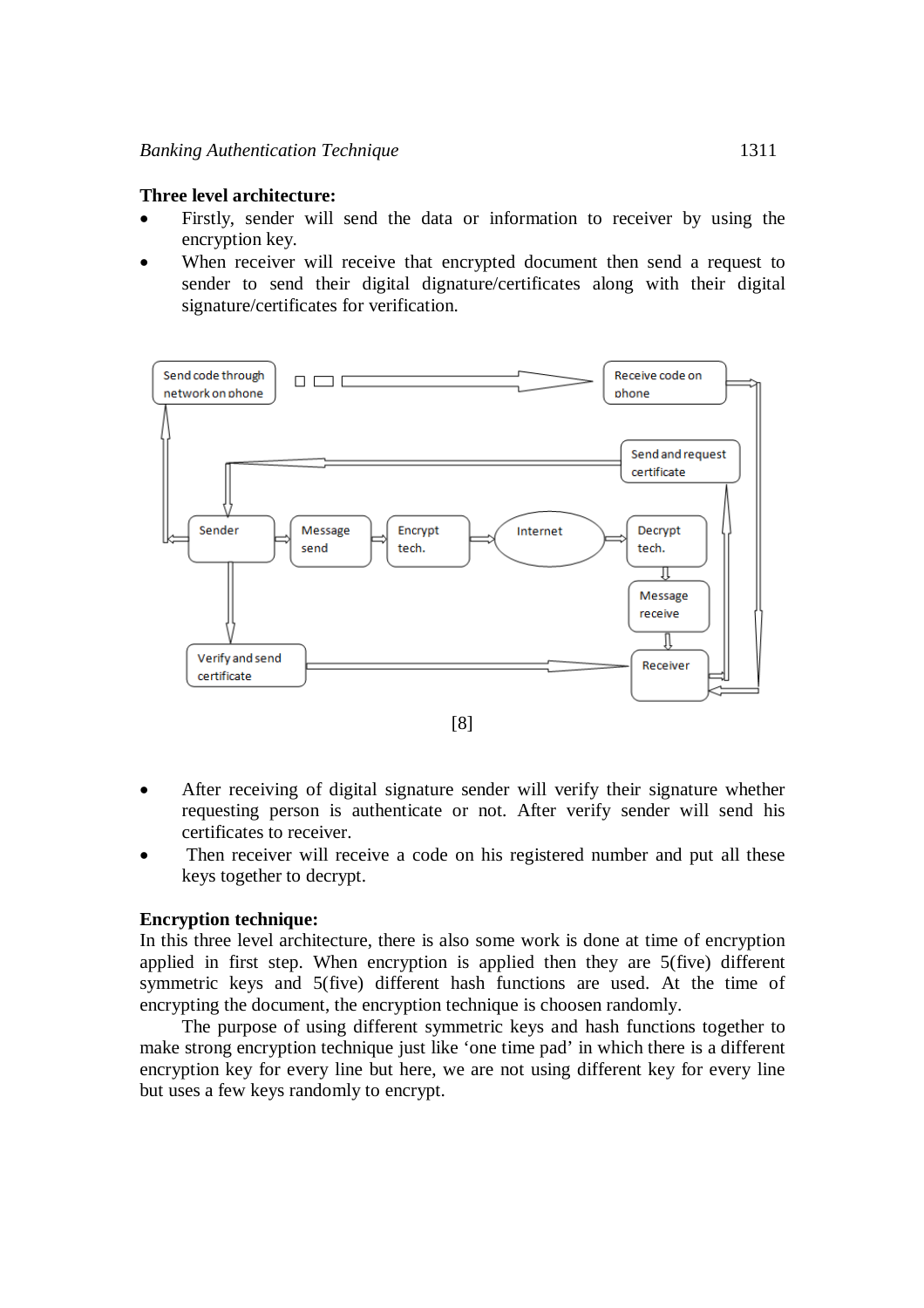

## **Code:**

In this, a code is sent by sender to receiver. In this code it contain two things:

- First, it contain a random five digit code
- Secondly, it contain a code which tells what encryption technique is used in first step.

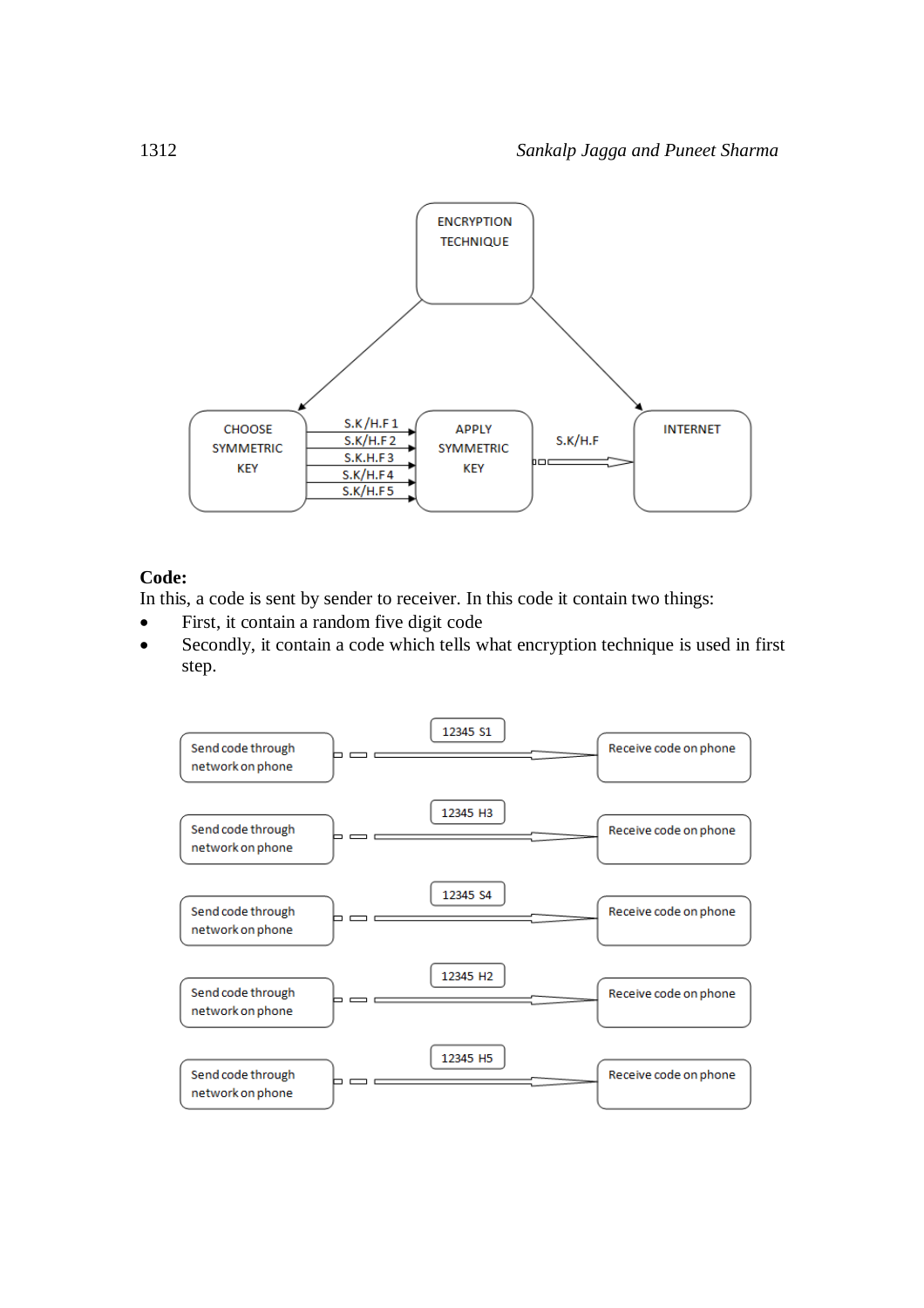In this code shown in figure first five digit random code has been put by receiver and next two words is showning which technique is used in this 'S1' means symmetric key 1, 'S4' means symmetric key 4, 'h2' means hash function 2, 'h3' means hash function 3 and 'h5' means hash function 5.

## **IV. COMPARISON**

## **Existing Encryption technique v/s Banking Authentication Technique:**

- In symmetric encryption single key is used and that key should be small and main problem is sharing of that key because if that key is come to an unauthorized person they have access to whole document. Security is less in symmetric encryption only. Therefore, in my proposed work I used different layers of encryption which make connection more secure.
- In token based only code is send and if it can be known to anyone then it will also access to document but I not only use the token based but also symmetric and trusted certificate security based on banking technique. Therefore, it is more secure.
- In password based encryption is less secure as password can be predictable as it people mostly put password which can be easily remembered. In my proposed work, I use digital signature instead of password with combination of random token based encryption which make it more secure.
- In one time pad technique it uses different key for every different line so, if we want to encrypt a document having thousands of line then it is not possible to keep in mind all those keys or to note down all those thousands of keys to one place and also apply those.
- So, in banking authentication technique only few symmetric keys are used with hash function so that no need of using many keys to keep in mind and also to store at any place, as code will tell what key is used by sender.

## **V. REFERENCES**

- [1] Gary C. Kessler, "An Overview of Cryptography", http://www.garykessler.net/library/crypto.html, 2014 [1]
- [2] From Google, https://encryptedtbn3.gstatic.com/images?q=tbn:ANd9GcR12QOMDZBjETOU-VqFWYIGk3W\_m2VVCrBY7WGMP77uqAIc3ARPMQ [2]
- [3] SALAH ALABADY, "Design and Implementation of a Network Security Model for Cooperative Network", 2009 [3]
- [4] SUMEDHA KAUSHIK and ANKUR SINGHAL, "Network Security Using Cryptographic Techniques", 2012 [4]
- [5] VISHWA GUPTA, GAJENDRA SINGH and RAVINDRA GUPTA, "Advance cryptography algorithm for improving data security",2012 [5]
- [6] UNIVERSITY OF ALABAMA AT BIRMINGHAM, "Ease and security of password protections improved", 2014 [6]